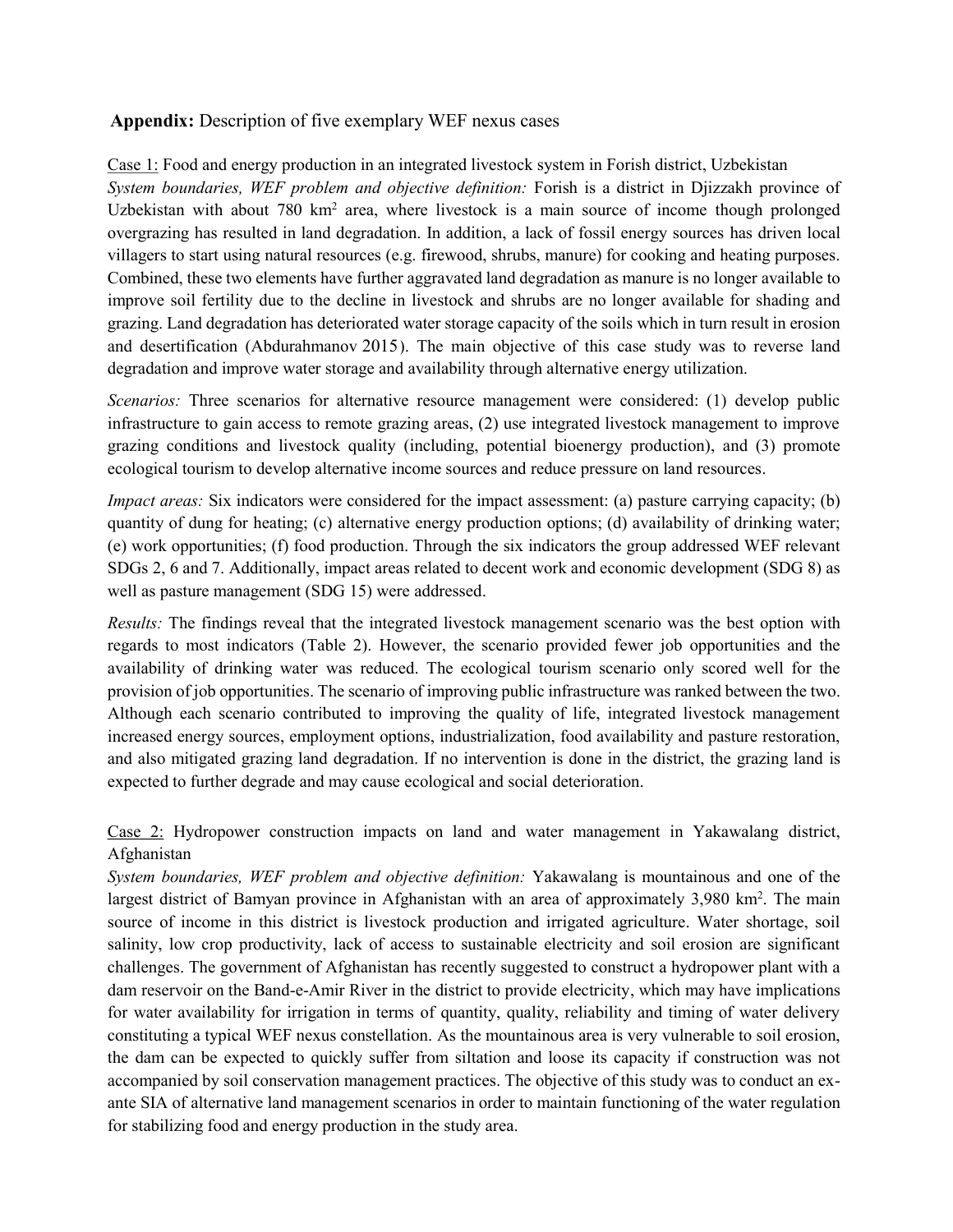*Scenarios:* The study tested three scenarios that included hydropower construction with: (1) no land management, (2) government managed forests and pastures (mainly restoration), and (3) community managed forests and pastures (restoration plus management).

*Impact areas:* Three impact areas were selected, focusing on water availability for irrigation (SDG 6), hydropower production (SDG 7) and soil erosion (SDG 15). Food production was indirectly addressed via the soil erosion indicator. Soil erosion prevention measures such as afforestation would reduce available area for food production but could increase soil quality and therefore productivity on the remaining land, particularly at long term.

*Results:* The results indicated that in scenario 1 (no land management governance), dam development would not take into account soil erosion issue and reservoir would steadily accumulate the sediments transported from upstream. This would reduce the effective capacity of the reservoir, which may lead to either reduced hydropower generation or higher operation costs in the long term. Scenario 2 (government managed land) provided better benefits in the short to medium term due to reduced soil erosion, and with less sediment accumulation in the reservoir. Nevertheless, unclear ownership rights issues over newly forested areas would be expected to lead to classic common-pool resource dilemma in which would lead to either a gradual decline in the forest density with time or impose additional operation expenses in terms of forest protection services. Under scenario 3 (community managed land), the sustainability of forested areas was expected to be secured through endowment of the local communities with ownership rights. This scenario offered better prospects for hydropower generation and irrigation supply regulation due to relatively greater reductions in soil erosion and prevention of sediment accumulation in the reservoir. The total net benefits of this scenario were estimated to be larger than the two scenarios, with it addressing the needs of both downstream and upstream communities.

## Case 3: Water use across food and energy sectors in Tashkent Province, Uzbekistan

*System boundaries, WEF problem and objective definition:* Located in the northeastern part of Uzbekistan, Tashkent province receives water for irrigation purposes from the Tien Shan Mountains through Chirchik River and has an area of about 14,480 km<sup>2</sup>. This river has 19 hydropower plants which produce about 54% of the total hydropower energy in Uzbekistan. Water is the limiting factor for economic development in Tashkent province, which hosts about 9% of the 33.8 million inhabitants of Uzbekistan. Considering current energy demand, the future industrialization potential even drastically increasing energy demand, and the important role of the province in providing food security for Uzbekistan, the aim of the study was to carry out a SIA of alternative water utilization scenarios for economic development of the region.

*Scenarios:* Three scenarios were developed: (1) business as usual, meaning lack of timely irrigation water delivery to farmers and poor environmental quality in the region, (2) water use for food production to allow intensification of agriculture, and (3) water use for energy production to strengthen industrial processing.

*Impact areas:* Eight impact areas were identified addressing WEF sectors: food production and processing and total irrigated area (SDG 2); water demand (SDG 6); energy production (SDG 7); human health and education (SDG 3); employment and work opportunities (SDG 8); sustainable urbanization (SDG 11); and environmental health (SDG 15).

*Results:* Scenario analysis results indicated that the industrial processing and the agricultural intensification scenarios were better options for the province. Although it was difficult to prioritize the use of water for energy in the industrial processing scenario or to use for food production with the agricultural intensification,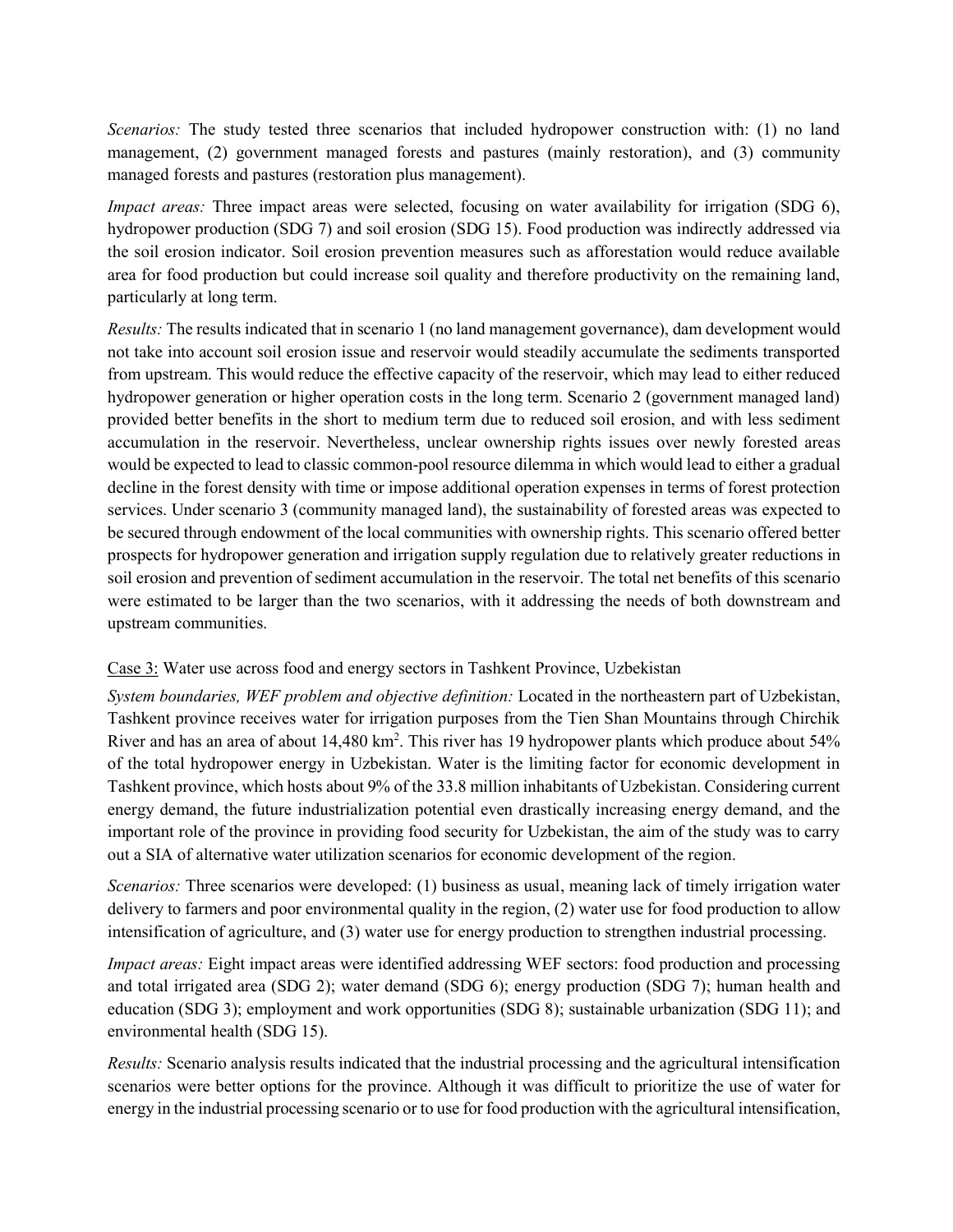the study concluded that the current business as usual scenario was least suitable for sustainable development.

Case 4: WEF nexus governance cooperation between Tajikistan and Uzbekistan: Case of Amudarya river basin

*System boundaries, WEF problem and objective definition:* This case study dealt with the collaboration between upstream Tajikistan and downstream Uzbekistan in the governance of the WEF nexus of the Rogun dam area (ca. 17,400 km<sup>2</sup>), a sub-basin of the Amudarya river. Uncoordinated construction of the Rogun dam for hydropower purposes, originally started in 1982 in Tajikistan (Menga and Mirumachi 2016), affects water utilization options for irrigated food production in Uzbekistan. This aim of the SIA was to explore the governance of WEF nexus in the Amudarya river basin to seek regional solutions to common challenges.

*Scenarios:* Three scenarios, representing different degrees of cooperation between upstream country Tajikistan and downstream country Uzbekistan in the WEF nexus governance, were developed: (1) full cooperation, (2) partial cooperation, (3) no cooperation.

*Impact areas:* The study covered all three WEF-related SDGs of agricultural production (SDG 2), irrigation water quality as well as clean water supply and sanitation (SDG 6); energy production (SDG 7); as well as employment rate (SDG 8); and the provision of ecosystem services (SDG 15).

*Results:* Results showed that both countries would benefit from mitigating tradeoffs and maximizing synergies when they fully cooperate. Under full cooperation, the downstream country Uzbekistan would be better off in all indicators while the upstream country Tajikistan would face trade-offs regarding water quality, energy and agricultural production. It would however also gain in terms of environmental and social aspects. Overall, Tajikistan would not be affected much by the degree of collaboration, whereas Uzbekistan highly depends on the degree of cooperation.

## Case 5: Water management across five countries of the Amudarya river basin

*System boundaries, WEF problem and objective definition:* The Amudarya basin is the largest river basin in Central Asia with an area of  $520,000 \text{ km}^2$  (Djumaboev et al. 2020). The basin is characterized by a complex political situation due to the transnational competition between water for agriculture and water for hydropower. Moreover, using lift irrigation to produce food and cultivate cotton in downstream countries is highly energy consuming and exacerbates the challenges. The case developed and analyzed transboundary governance scenarios for shared water management in the Amudarya river basin, explicitly considering future climate change.

*Scenario:* Two scenarios were assessed: (1) business-as-usual and (2) transboundary cooperative water management between five countries Afghanistan, Tajikistan, Turkmenistan, Kyrgyzstan, and Uzbekistan.

*Impact areas:* Out of the three WEF-related SDGs only food production (SDG 2) was explicitly addressed with the indicators agricultural land change and vegetation period change. In addition, living standards (SDG 3) in affected countries and the quality of the terrestrial ecosystem (SDG 15) were addressed, the latter via three indicators: ecosystem service provision, occurrence of extreme events, and biodiversity.

*Results:* The assessment found that the benefits gained from cooperative, transboundary governance surpassed the benefits acquired from individual, national level governance. In particular, the management of extreme events, which are expected to become more frequent because of climate change, was found to be more effective with transboundary cooperation. Benefit sharing mechanisms during transboundary water